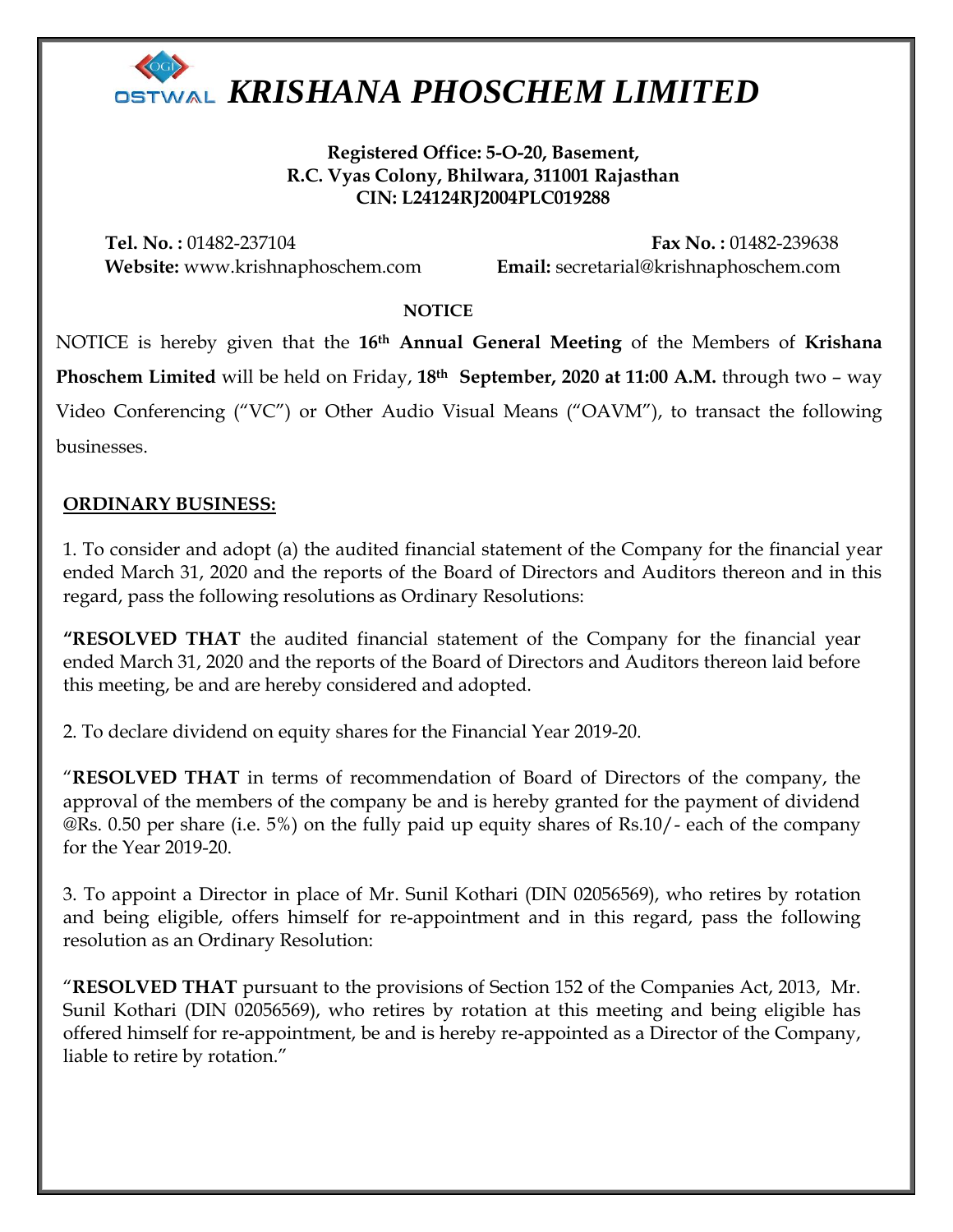

#### **SPECIAL BUSINESS:**

4. To approve and ratify the authority of Board of directors in fixing remuneration of the Cost Auditor(s) for the financial year ending 31st March 2021 and in this regard to consider and if thought fit, to pass with or without modification(s) the following as an Ordinary Resolution:

"**RESOLVED THAT** Shareholders hereby ratify the actions of the Board of Directors pursuant to the provisions of Section 148(3) and other applicable provisions of the Companies Act, 2013 read with the Companies (Audit and Auditors) Rules, 2014, for approving recommendation of Audit Committee for remuneration to  $M/s$  K.C. Moondra & Associates, Cost Auditor(s) to conduct the cost audit of the Company for the financial year ending 31st March 2021 at such remuneration as shall be fixed by the board of directors of the company.

5. To consider and, if thought fit, to pass, with or without modification(s), to re-appoint Mr. Sunil Kothari as whole Time Director of the Company for the five (5) consecutive years, the following Resolution as a Special Resolution:

**"RESOLVED THAT** pursuant to Sections 196, 197 and 203 read with Schedule V and other applicable provisions of if any, of the Companies Act, 2013 ("the Act"), The Companies (Appointment and Remuneration of Managerial Personnel) Rules, 2014 (including any statutory modifications or re-enactment(s) thereof for the time being) the consent of the members of the company be and hereby, accorded for re- appointment of Mr. Sunil Kothari , as a Whole Time Director for a period of 5 (five) ) consecutive years, subject to liable to be retired by rotation in accordance with the provisions of Section 152 of the Act.

**RESOLVED FURHTER THAT** a remuneration upto Rs. 10,00,000 p.a. (Rupees ten lakh per annum) including all the perquisites and benefits if any, paid to Mr. Sunil Kothari , except the perquisites falling outside the purview of the ceiling limit of remuneration as per applicable provisions of Schedule V of the Act, be allowed to Mr. Sunil Kothari and in the event of inadequacy of profits the Board shall be authorized to adjust the above remuneration in accordance with the provisions of Schedule V of the Act, subject however that in the event of inadequacy of profits the remuneration so paid shall be subject to review.

**"RESOLVED FURTHER THAT** the total remuneration paid or payable to such directors shall not exceed 5% of the profits of the Company, in case of one such director and 10% in case of more than one such directors which shall be paid on a pro-rata basis every month or on an annual basis.

**"RESOLVED FURTHER THAT** Board of Directors of the Company be and is hereby authorized to vary, change, alter, reduce, increase the amount of remuneration within the maximum ceiling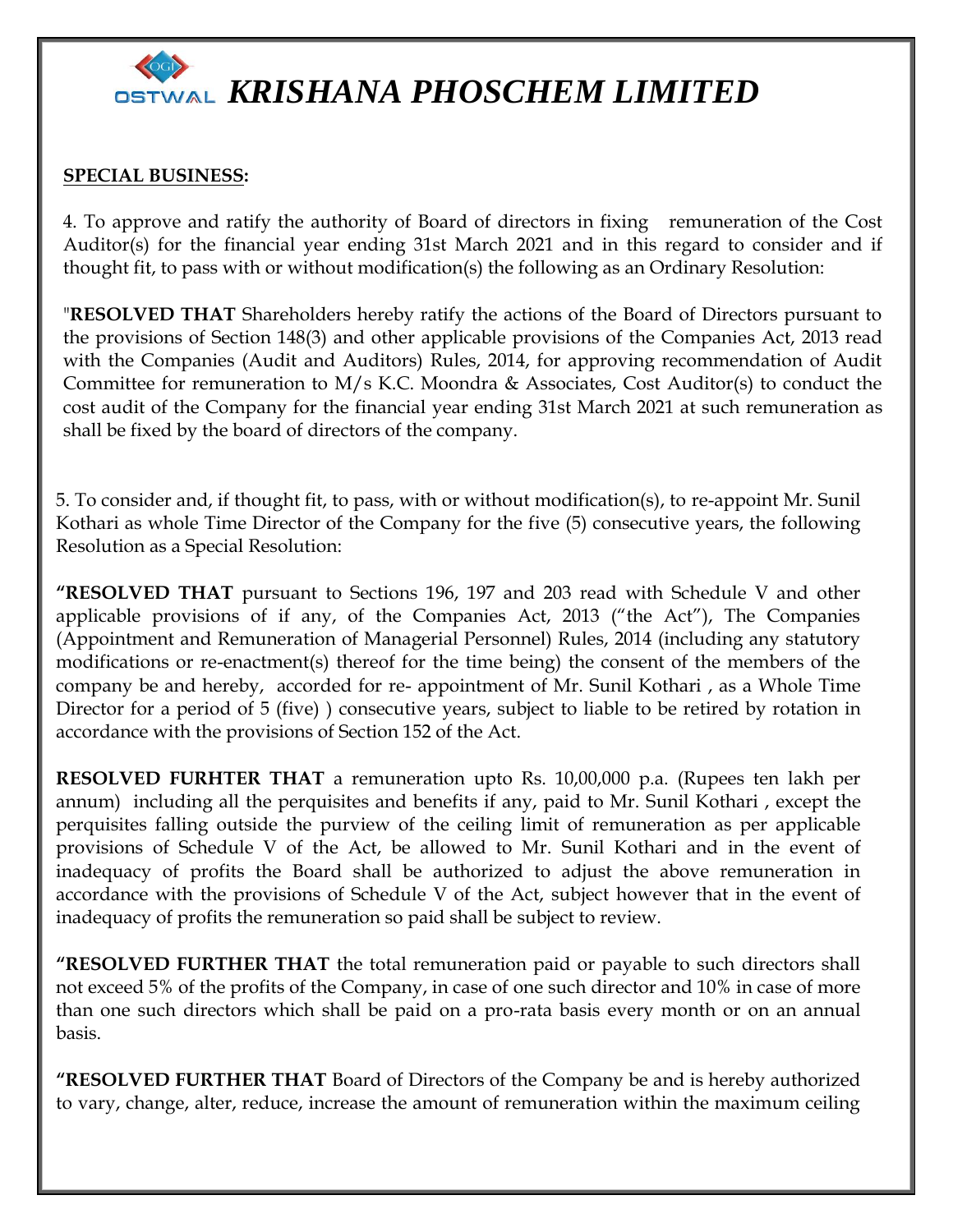specified under Sections 196, 197 and 203 read with Schedule V and other applicable provisions of if any, of the Companies Act, 2013.

**"RESOLVED FURTHER THAT** notwithstanding anything contained herein above, where, during the term of employment of the Whole Time Director & Chief Financial officer, if in any financial year, the Company has no profits or its profits are inadequate, unless otherwise approved by any Statutory Authority, as may be required, the remuneration payable to the whole time director including Salary, perquisites and any other allowances shall be governed and be subject to the conditions and ceiling provided under the provisions of Section II of Part II of Schedule V to the Companies Act, 2013 and all other applicable provisions of Companies Act, 2013 or such other limits as may be prescribed by the Government from time to time as minimum remuneration.

**"RESOLVED FURTHER THAT** limits stipulated in this Resolution are the maximum limits and the Board may in its absolute discretion to pay a lower remuneration and revise the same from time to time within the maximum limits stipulated by the Resolution."

6. To consider and, if thought fit, to pass, with or without modification(s), to re-appoint Mr. Ashish Kothari as an Independent Director of the Company for the five (5) consecutive years, the following Resolution as a Special Resolution:

"**RESOLVED THAT** pursuant to the recommendation of the Nomination & Remuneration Committee, and approval of the Board and subject to the provisions of Sections 149 and 152 any other applicable provisions of the Companies Act, 2013 and any rules made there under read with Schedule IV to the Act, and the applicable provisions of the Securities and Exchange Board of India (Listing Obligations and Disclosure Requirements) Regulations, 2015 (including any statutory modification(s) or re-enactment(s) thereof, for the time being in force), Mr. Ashish Kothari (DIN: 06411429), who was appointed as an Non-Executive Independent Director, be and is hereby re-appointed as an Independent Director of the Company, not liable to retire by rotation, and to hold office for a term of 5 (Five) consecutive years on the Board of the Company up to the conclusion of the 21st AGM of the Company.""

Place: Bhilwara

 By Order of the Board of Directors Dated: 19/08/2020 For Krishana Phoschem Limited

 Sd/- (Priyanka Bansal) Company Secretary & Compliance Officer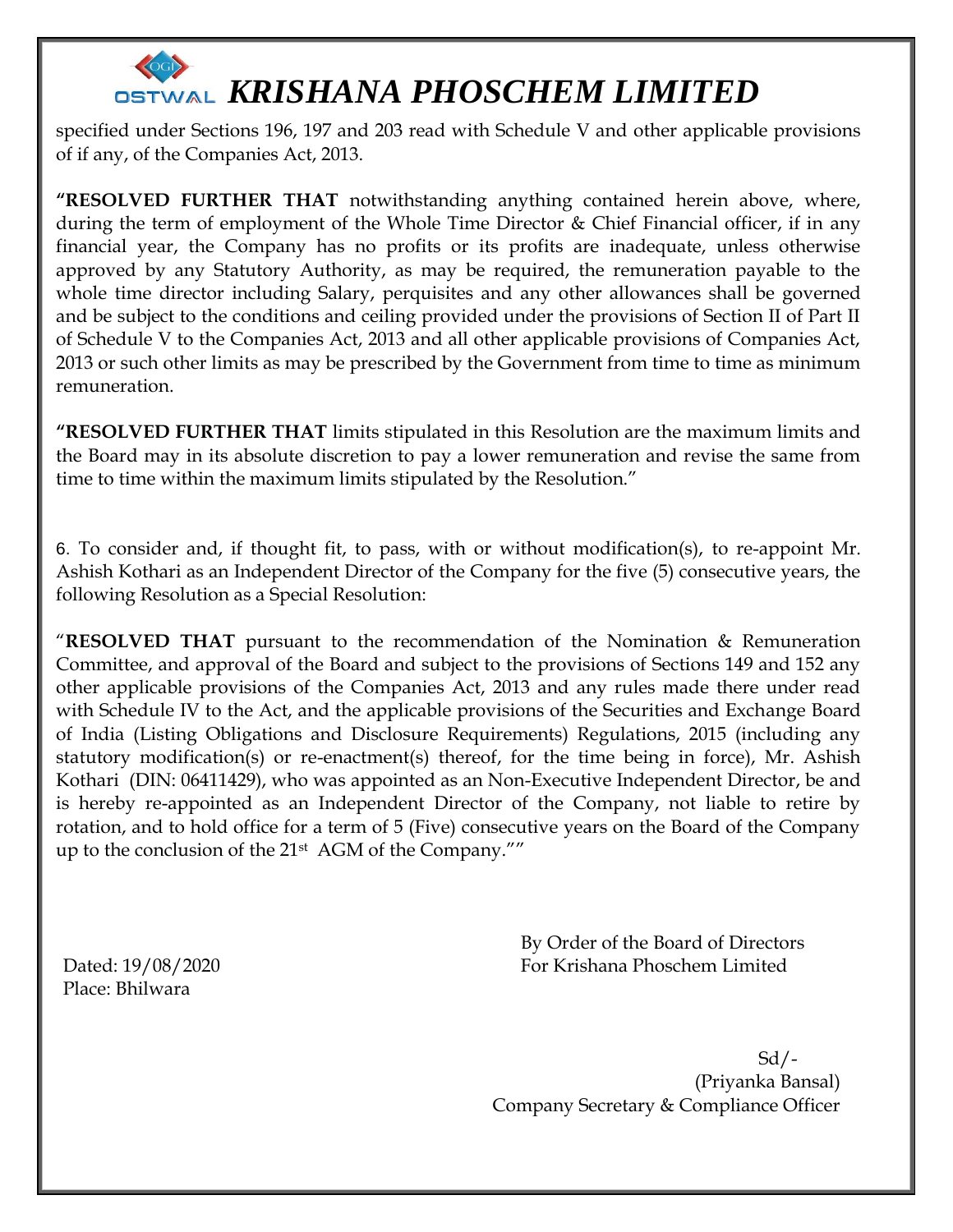### **NOTES:**

- 1. In view of the massive outbreak of the COVID-19 pandemic, social distancing is a norm to be followed. The Annual General Meeting ("AGM") of the Company is scheduled to be held on Friday, September 18, 2020, at 11:00 a.m. (IST) through two-way Video Conferencing ("VC") or Other Audio Visual Means ('OAVM') and the voting for items to be transacted in the Notice to this AGM shall be only through remote electronic voting process or electronic voting during the AGM, in compliance with applicable provisions of the Companies Act, 2013 (the "Act") (including any statutory modification or re-enactment thereof for the time being in force) read with Rule 22 of the Companies (Management and Administration) Rules, 2014 (the "Rules"), as amended from time to time, and the General Circular No. 14/ 2020 dated April 8, 2020, the General Circular No. 17/ 2020 dated April 13, 2020, in relation to "Clarification on passing of ordinary and special resolutions by companies under the Companies Act, 2013 and the rules made thereunder on account of the threat posed by COVID-19" and General Circular No. 20/ 2020 dated May 5, 2020, in relation to "Clarification on holding of Annual General Meeting (AGM) through video Conferencing (VC) or Other Audio Visual Means (OAVM)" all issued by the Ministry of Corporate Affairs, Government of India (the "MCA Circulars") and Regulation 44 of the SEBI (Listing Obligations & Disclosure Requirements) Regulations, 2015 ("Listing Regulations") read with Circular dated May 12, 2020, in relation to "Additional relaxation in relation to compliance with certain provisions of Listing Regulations - COVID-19 pandemic". The deemed venue for the AGM will be the place from where the Chairman of the Board conducts the meeting.
- 2. Further, pursuant to the MCA and SEBI Circulars, the Notice of the AGM along with the Annual Report for FY 2019-20 is sent in electronic form only to those Members whose email addresses are registered with the Company/ Depositories. The Notice calling the 16th AGM has been uploaded on the website of the Company at www.krishnaphoschem.com. The Notice can also be accessed from the websites of the Stock Exchange i.e. The National Stock Exchange of India Limited ("NSE") at www.nseindia.com and on the website of National Securities Depository Limited ("NSDL") (agency for providing the Remote e-Voting facility) i.e. [www.evoting.nsdl.com.](http://www.evoting.nsdl.com/)
- 3. The explanatory Statement pursuant to Section 102 of the Companies Act, 2013 in respect of the Business under Item No. 4, 5  $\&$  6 of the accompanying notice is annexed hereto.
- 4. In respect of Resolution at item no. 5 and 6 a statement giving additional information on Directors seeking appointment/re-appointment is annexed herewith as required under SEBI (Listing Obligations & Disclosure Requirements) Regulations, 2015 (SEBI Regulations).
- 5. Pursuant to the provisions of the Companies Act, 2013, a Member entitled to attend and vote is entitled to appoint a proxy to attend and vote on his/her behalf and the proxy need not be a Member of the Company. Since this AGM is being held pursuant to the MCA Circulars through VC or OAVM, physical attendance of Members has been dispensed with.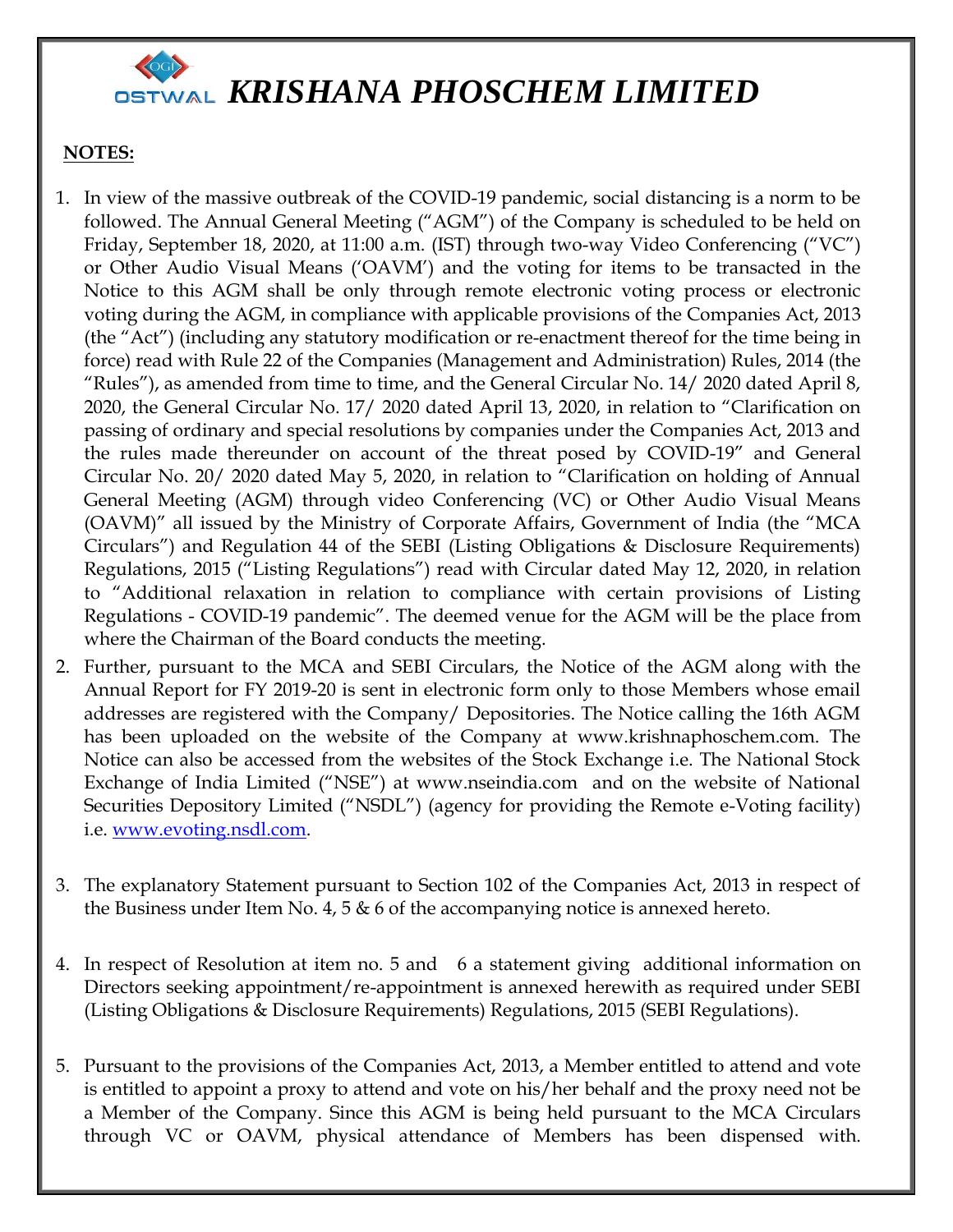Accordingly, in terms of the above-mentioned MCA and SEBI circulars, the facility for appointment of proxies by the Members will not be available for the AGM and hence the Proxy Form and Attendance Slip are not annexed to this Notice.

- 6. Members attending the meeting through VC or OAVM shall be counted for the purpose of reckoning the quorum under Section 103 of the Companies Act 2013.
- 7. As per the provisions of Clause 3.A.III. of the General Circular No. 20/ 2020 dated May 5, 2020, the matters of Special Business as appearing at Item Nos. 4, 5  $\&$  6 of the accompanying Notice, are considered to be unavoidable by the Board and hence, forming part of this Notice.
- 8. Members seeking any information or clarification are requested to send in written queries to the Company, in advance, before the date of the meeting by mail at secretarial@krishnaphoschem.com.
- 9. Corporate members intending to send their authorized representative to attend the AGM through VC or OAVM or to vote through remote e-voting, pursuant to Sections 112 and 113 of the Act, are requested to send a certified copy of the board resolution to the Scrutinizer by e-mail at sourabh.bapna12@gmail.com with a copy marked to evoting@nsdl.co.in, authorizing their representative to attend and vote on their behalf at the AGM.
- 10. In case of joint holders attending the meeting, only such joint holder who is higher in the order of name will be entitled to vote.
- 11. The Notice is being sent to all the Members, whose names appear in the Register of Members/List of Beneficial Owners, received from National Securities Depository Limited (NSDL)/Central Depository Services (India) Limited (CDSL) as on Friday, 21st August 2020. for those shareholders whose email ids are not registered with the Depositories, for procuring user id and password , Notice and Annual Report, are requested to provide their Mail id at secretarial@krishnaphoschem.com.
- 12. The Members are requested to note that the Company is pleased to provide a two-way Video Conferencing Facility (VC) to view the live streaming of the proceedings of the AGM and facilitate participation of Members at the AGM through VC or asking their questions through a Chat box facility. The Members will be able to view the proceedings on NSDL's e-Voting website [www.evoting.nsdl.com.](http://www.evoting.nsdl.com/)
- 13. Members may use this facility by using the same login credentials as provided for remote e-Voting. Members on the day of the AGM will login through their user ID and password on e-Voting website of NSDL. The link will be available in Member login where the EVEN of Company will be displayed. On clicking this link, the Member will be able to view the webcasting of the AGM proceedings. The VC Facility will be available on September 18, 2020 from 11:00 a.m. (IST) onwards till the conclusion of the Meeting.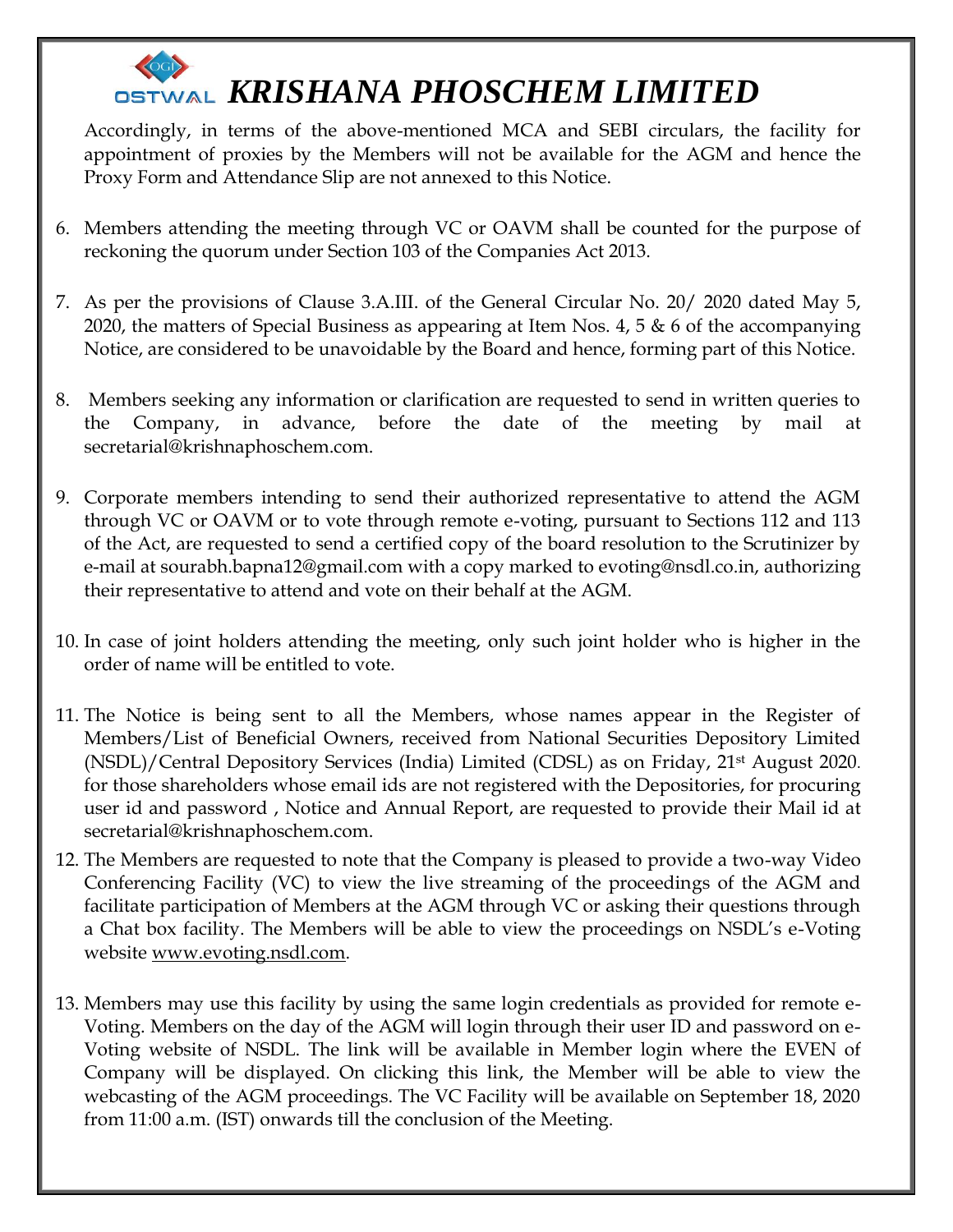

- 14. The Members can join the AGM in the VC/OAVM mode 30 minutes before and 15 minutes after the scheduled time of the commencement of the Meeting by following the procedure mentioned in the Notice. The Members will be able to view the proceedings on NSDL's e-Voting website www.evoting.nsdl.com.The facility of participation at the AGM through VC/OAVM will be made available to at least 1,000 members on first come first served basis. This will not include large Shareholders (Shareholders holding 2% or more shareholding), Promoters, Institutional Investors, Directors, Key Managerial Personnel, the Chairpersons of the Audit Committee, Nomination and Remuneration Committee and Stakeholders Relationship Committee, Auditors etc. who are allowed to attend the AGM without restriction on account of first come first served basis.
- 15. Dividend on Equity Shares, as recommended by the Board of Directors for the Year ended 31st March, 2020 and subject to approval of members at this Annual General Meeting, will be paid thirty days from the date of declaration to those shareholders whose name shall appear on the company's register of Members on September 09, 2020.

The Shareholders, who have not claimed their Dividend in the past, are requested to write to the Registrar and Transfer Agent, M/s. Link Intime India Private Limited, Mumbai to claim the amount of Dividend.

Pursuant to Section 124 of the Companies Act, 2013, if the Dividend Amount is not claimed within 7 Years from the date it is due for payment, such unclaimed amount will be transferred to Investor Education and Protection Fund and thereafter no claim shall become against the Company.

Pursuant to the Finance Act, 2020, dividend income will be taxable in the hands of the Shareholders w.e.f. April 1, 2020 and the Company is required to deduct Tax At Source("TDS") from dividend paid to the Members at prescribed rates in the Income Tax Act, 1961 ('the IT Act'). In general, to enable compliance with TDS requirements, Members are requested to complete and / or update their Residential Status, PAN, Category as per the IT Act with their Depository Participants or in case shares are held in physical form, with the Company by sending documents through email at **secretarial@krishnaphoschem.com** on or before September 09, 2020.

16. The Ministry of Corporate Affairs (vide circular nos. 17/2011 and 18/2011 dated April 21 and April 29, 2011 respectively), has undertaken a 'Green Initiative in Corporate Governance' and allowed companies to share documents with its shareholders through an electronic mode. Members are requested to support this green initiative by registering / updating their e-mail addresses, in respect of shares held in dematerialized form with their respective Depository Participants and in respect of shares held in physical form with Link Intime India Private Limited.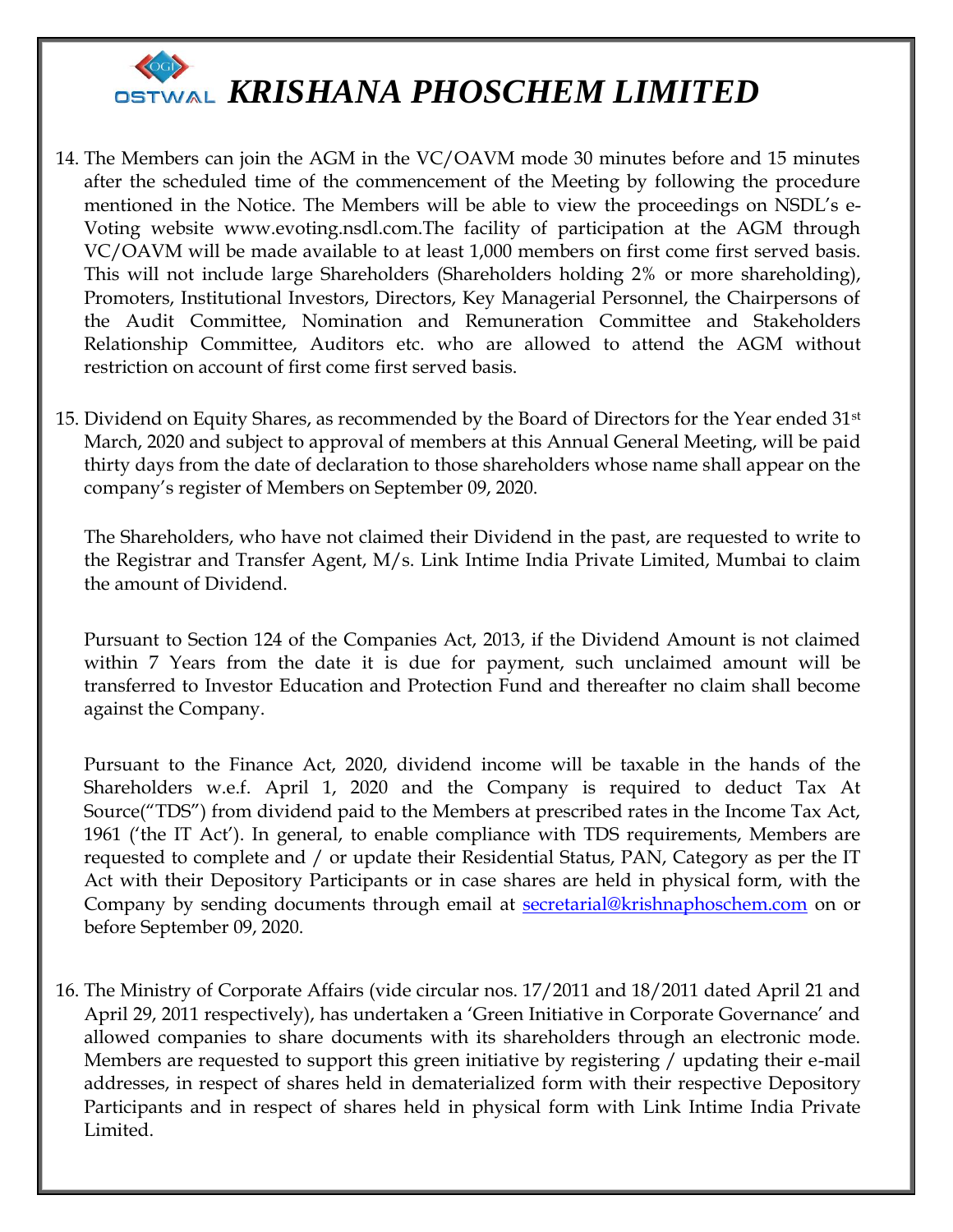

- 17. Members holding shares in dematerialized form are requested to intimate all changes pertaining to their bank details such as bank account number, name of the bank and branch details, MICR code and IFSC code, mandates, nominations, power of attorney, change of address, change of name, e-mail address, contact numbers, etc., to their depository participant (DP). Changes intimated to the DP will then be automatically reflected in the Company's records which will help the Company and the Company's Registrars and Transfer Agents, Link Intime India Private Limited to provide efficient and better services. Members holding shares in physical form are requested to intimate such changes to Link Intime India Private Limited.
- 18. Voting Through Electronic Means: The details of the process and manner of e-voting are explained herein below:

In compliance with Sections 108 and 110 of the Companies Act, 2013 and the Rules made thereunder, the Company has provided the facility to the Members to exercise their votes electronically and vote on all resolutions through the e-voting service facility arranged by NSDL. The instructions for electronic voting are given in this Notice. The Members may cast their votes using electronic voting systems from a place other than the venue of the Annual General Meeting (AGM) (remote e-voting). The instructions for e-voting are given herein below. The resolutions passed by the Members through e-voting are deemed to have been passed as if they have been passed at AGM.

The Members who have cast their vote by remote e-voting prior to the AGM may also attend the AGM but shall not be entitled to cast their vote again.

The remote e-voting period commence on 15<sup>th</sup> September, 2020 (9:00 A.M.) to 17<sup>th</sup> September, 2020 (5:00 P.M.). During the period Members' of the Company, holding shares either in physical form or in dematerialized form, as on the cut-off date of 09th September, 2020, may cast their vote by remote e-voting. The remote e-voting module shall be disabled by NSDL for voting thereafter. Once the vote on a resolution is cast by the member, the member shall not be allowed to change it subsequently.

The instructions for e-voting are as under:

**Step 1:** Log-in to NSDL e-Voting system at https://www.evoting.nsdl.com/ **Step 2:** Cast your vote electronically on NSDL e-Voting system.

#### **Details on Step 1 are mentioned below:**

How to Log-into NSDL e-Voting website?

(i) Visit the e-Voting website of NSDL. Open web browser by typing the following URL: https://www.evoting.nsdl.com/either on a Personal Computer or on a mobile.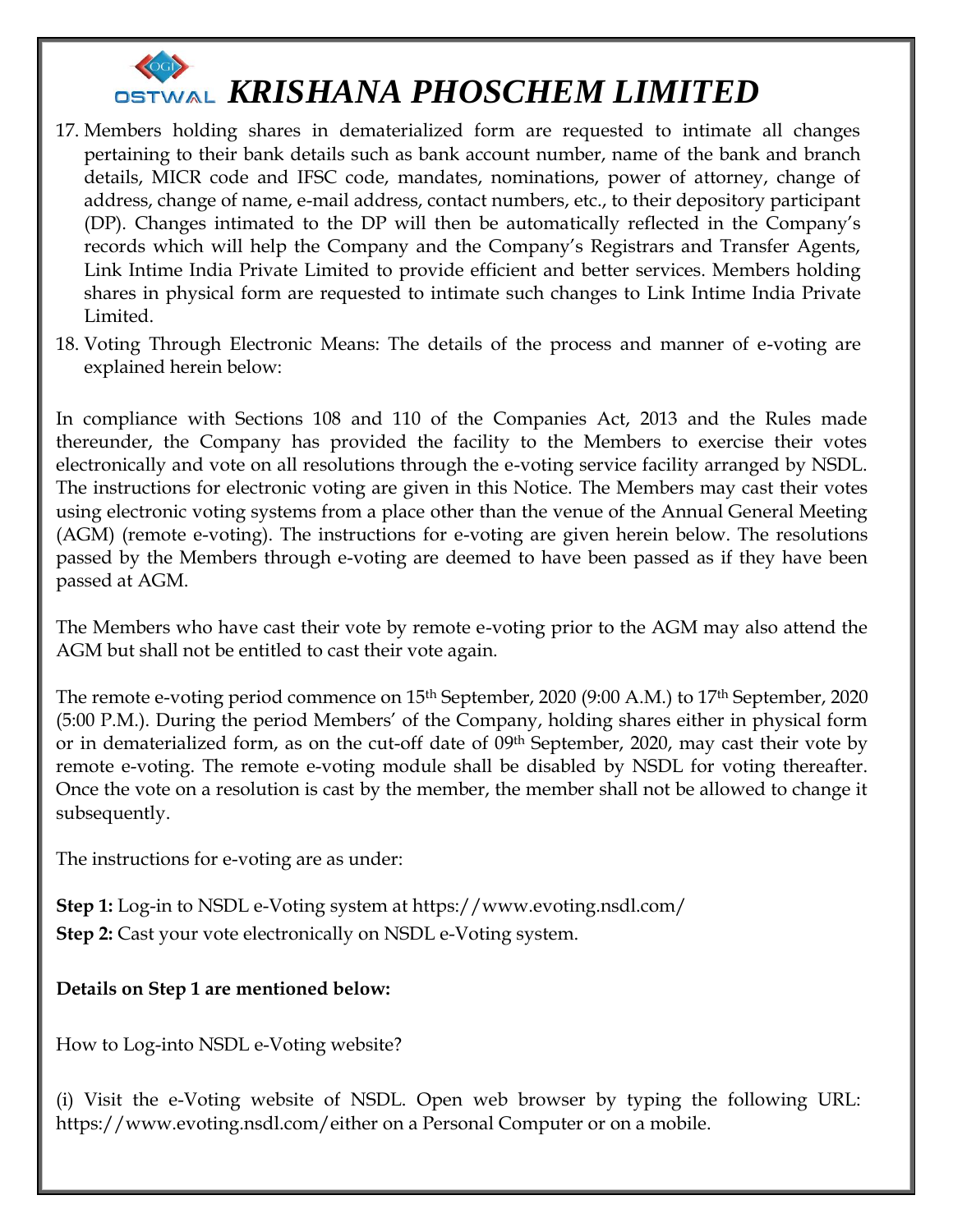(ii) Once the home page of e-Voting system is launched, click on the icon "Login" which is available under 'Shareholders' section.

(iii) A new screen will open. You will have to enter your User ID, your Password and a Verification Code as shown on the screen.

Alternatively, if you are registered for NSDL eservices i.e. IDEAS, you can login at https://eservices.nsdl.com/ with your existing IDEAS login. Once you login to NSDL eservices after using your login credentials, click on e-Voting and you can proceed to Step 2 i.e. cast your vote electronically.

(iv) Your User ID details are given below:

| Manner of holding shares i.e. Demat (NSDL | Your User ID is:                         |
|-------------------------------------------|------------------------------------------|
| or CDSL) or Physical                      |                                          |
| a) For Members who hold shares in demat   | 8 Character DP ID followed by 8 Digit    |
| account with NSDL.                        | Client ID                                |
|                                           | For example if your DP ID is IN300***    |
|                                           | and Client ID is 12****** then your user |
|                                           | ID is IN300***12*******.                 |
| b) For Members who hold shares in demat   | 16 Digit Beneficiary ID                  |
| account with CDSL.                        | For example if your Beneficiary ID is    |
|                                           | 12************** then your user ID is    |
|                                           | $17*******************$                  |
| c) For Members holding shares in Physical | EVEN Number followed by Folio            |
| Form.                                     | Number registered with the company       |
|                                           | For example if folio number is 001***    |
|                                           | and EVEN is 101456 then user ID is       |
|                                           | 101456001***                             |

(v) Your password details are given below:

(a) If you are already registered for e-Voting, then you can use your existing password to login and cast your vote.

(b) If you are using NSDL e-Voting system for the first time, you will need to retrieve the 'initial password' which has been communicated to you. Once you retrieve your 'initial password', you need to enter the 'initial password' and the system will force you to change your password.

(c) How to retrieve your 'initial password'?

(i) If your email ID is registered in your demat account or with the Company, your 'initial password' is communicated to you on your email ID. Trace the email sent to you from NSDL from your mailbox. Open the email and open the attachment i.e. a .pdf file. The password to open the .pdf file is your 8 digit client ID for NSDL account, last 8 digits of client ID for CDSL account or folio number for shares held in physical form. The .pdf file contains your 'User ID' and your 'initial password'.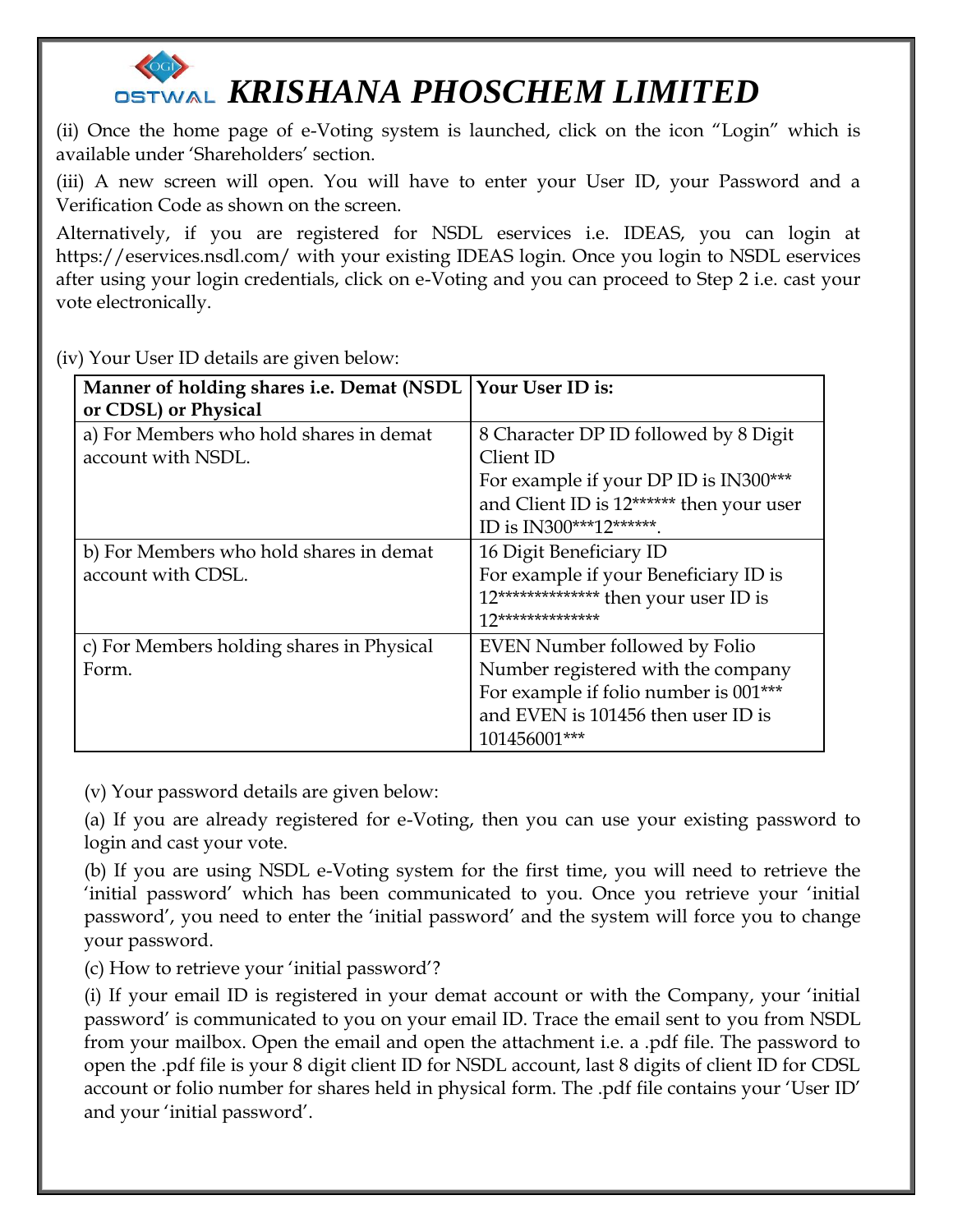(ii) If your email ID is not registered, please follow steps mentioned below in process for those shareholders whose email ids are not registered

(vi) If you are unable to retrieve the "Initial password" or have forgotten your password:

a) Click on "Forgot User Details/Password?" (If you are holding shares in your demat account with NSDL or CDSL) option available on www.evoting.nsdl.com.

b) Physical User Reset Password?" (If you are holding shares in physical mode) option available on www.evoting.nsdl.com.

c) If you are still unable to get the password by aforesaid two options, you can send a request at [evoting@nsdl.co.in](mailto:evoting@nsdl.co.in) mentioning your demat account number/folio number, your PAN, your name and your registered address.

d) Members can also use the OTP (One Time Password) based login for casting the votes on the e-Voting system of NSDL.

(vii) After entering your password, tick on Agree to "Terms and Conditions" by selecting on the check box.

(viii) Now, you will have to click on "Login" button.

(ix) After you click on the "Login" button, Home page of e-Voting will open.

## **Details on Step 2 are given below:**

## **How to cast your vote electronically on NSDL e-Voting system?**

(i) After successful login at Step 1, you will be able to see the Home page of e-Voting. Click on e-Voting. Then, click on Active Voting Cycles.

(ii) After click on Active Voting Cycles, you will be able to see all the companies' "EVEN" in which you are holding shares and whose voting cycle is in active status.

(iii) Select "EVEN" of company for which you wish to cast your vote.

(iv) Now you are ready for e-Voting as the Voting page opens.

(v) Cast your vote by selecting appropriate options i.e. assent or dissent, verify/modify the number of shares for which you wish to cast your vote and click on "Submit" and also "Confirm" when prompted.

(vi) Upon confirmation, the message "Vote cast successfully" will be displayed.

(vii) You can also take the printout of the votes cast by you by clicking on the print option on the confirmation page.

(viii) Once you confirm your vote on the resolution, you will not be allowed to modify your vote.

## **General Guidelines for shareholders**

1 Institutional shareholders (i.e. other than individuals, HUF, NRI etc.) are required to send scanned copy (PDF/JPG Format) of the relevant Board Resolution/ Authority letter etc. with attested specimen signature of the duly authorized signatory(ies) who are authorized to vote, to the Scrutinizer by e-mail to sourabh.bapna12@gmail.com with a copy marked to [evoting@nsdl.co.in.](mailto:evoting@nsdl.co.in)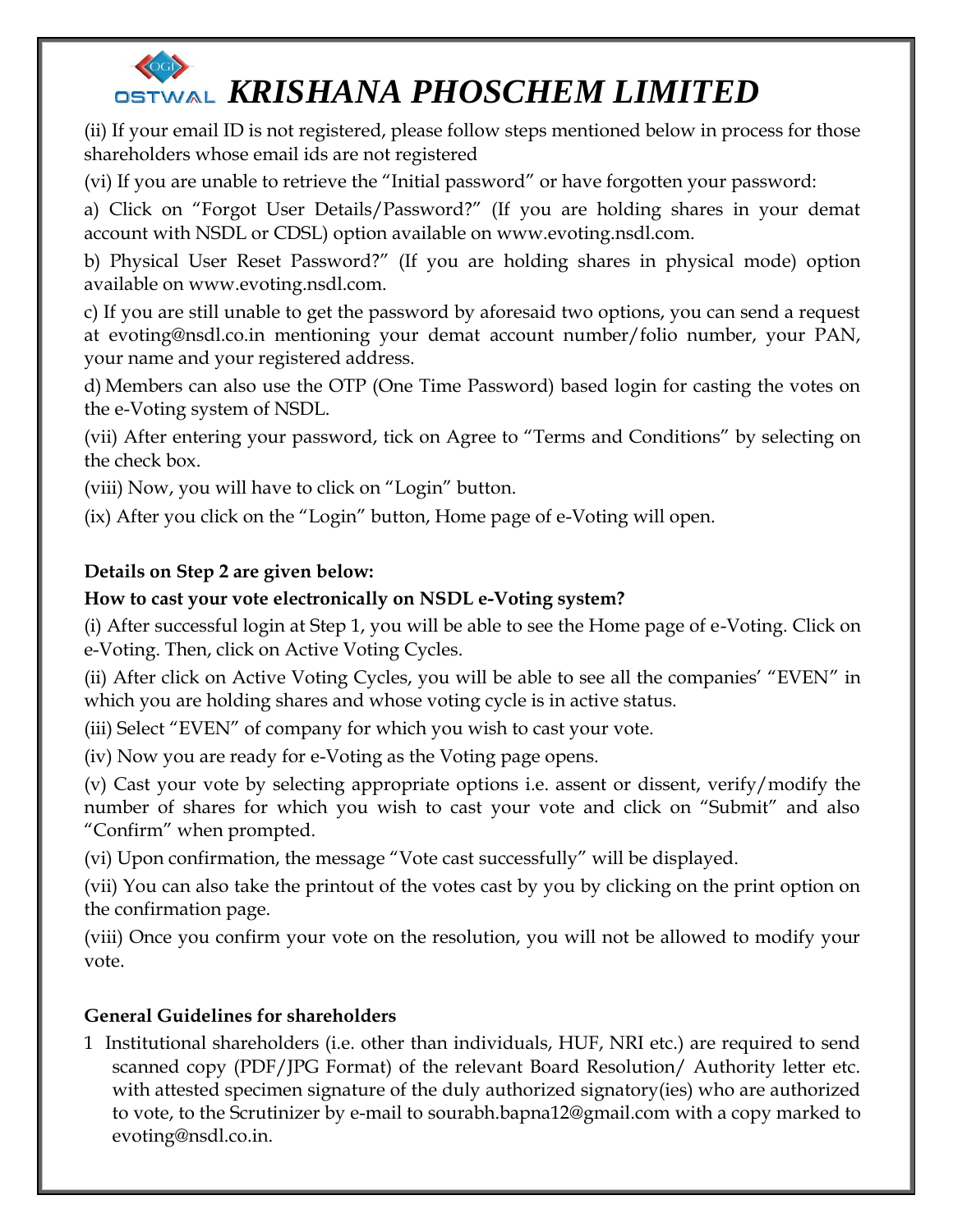

- 2 It is strongly recommended not to share your password with any other person and take utmost care to keep your password confidential. Login to the e-voting website will be disabled upon five unsuccessful attempts to key in the correct password. In such an event, you will need to go through the "Forgot User Details/Password?" or "Physical User Reset Password?" option available on www.evoting.nsdl.com to reset the password.
- 3 In case of any queries, you may refer the Frequently Asked Questions (FAQs) for Shareholders and e-voting user manual for Shareholders available at the download section of www.evoting.nsdl.com or call on toll free no.: 1800-222-990 or send a request at [evoting@nsdl.co.in](mailto:evoting@nsdl.co.in)
- 4 Any person who acquires shares of the Company and becomes a Member of the Company after the dispatch of the Notice and holding shares as on the cut-off date, i.e. 09th September, 2020, may obtain the User ID and password by sending a request at evoting@nsdl.co.in or secretarial@krishnaphoschem.com. However, if you are already registered with NSDL for remote e-voting, then you can use your existing user ID and password for casting your vote. If you forgot your password, you may reset your password by using "Forgot User Details/Password" option available on www.evoting.nsdl.com or contact NSDL at the following Toll free no. 1800-222-990.

#### **Process for those shareholders whose email ids are not registered with the depositories for procuring user id and password and registration of e mail ids for e-voting for the resolutions set out in this notice:**

1. In case shares are held in physical mode please provide Folio No., Name of shareholder, scanned copy of the share certificate (front and back), PAN (self-attested scanned copy of PAN card), AADHAR (self-attested scanned copy of Aadhar Card) by email to secretarial@krishnaphoschem.com

2. In case shares are held in demat mode, please provide DPID-CLID (16 digit DPID + CLID or 16 digit beneficiary ID), Name, client master or copy of Consolidated Account statement, PAN (self-attested scanned copy of PAN card), AADHAR (self-attested scanned copy of Aadhar Card) to secretarial@krishnaphoschem.com

3. Alternatively member may send an e-mail request to evoting@nsdl.co.in for obtaining User ID and Password by proving the details mentioned in Point (1) or (2) as the case may be.

#### **Instructions for members for attending the AGM through VC/OAVM are as under:**

(i) Member will be provided with a facility to attend the AGM through VC or OAVM through the NSDL e-Voting system. Members may access the same at https://www.evoting.nsdl.com under shareholders/members login by using the remote e-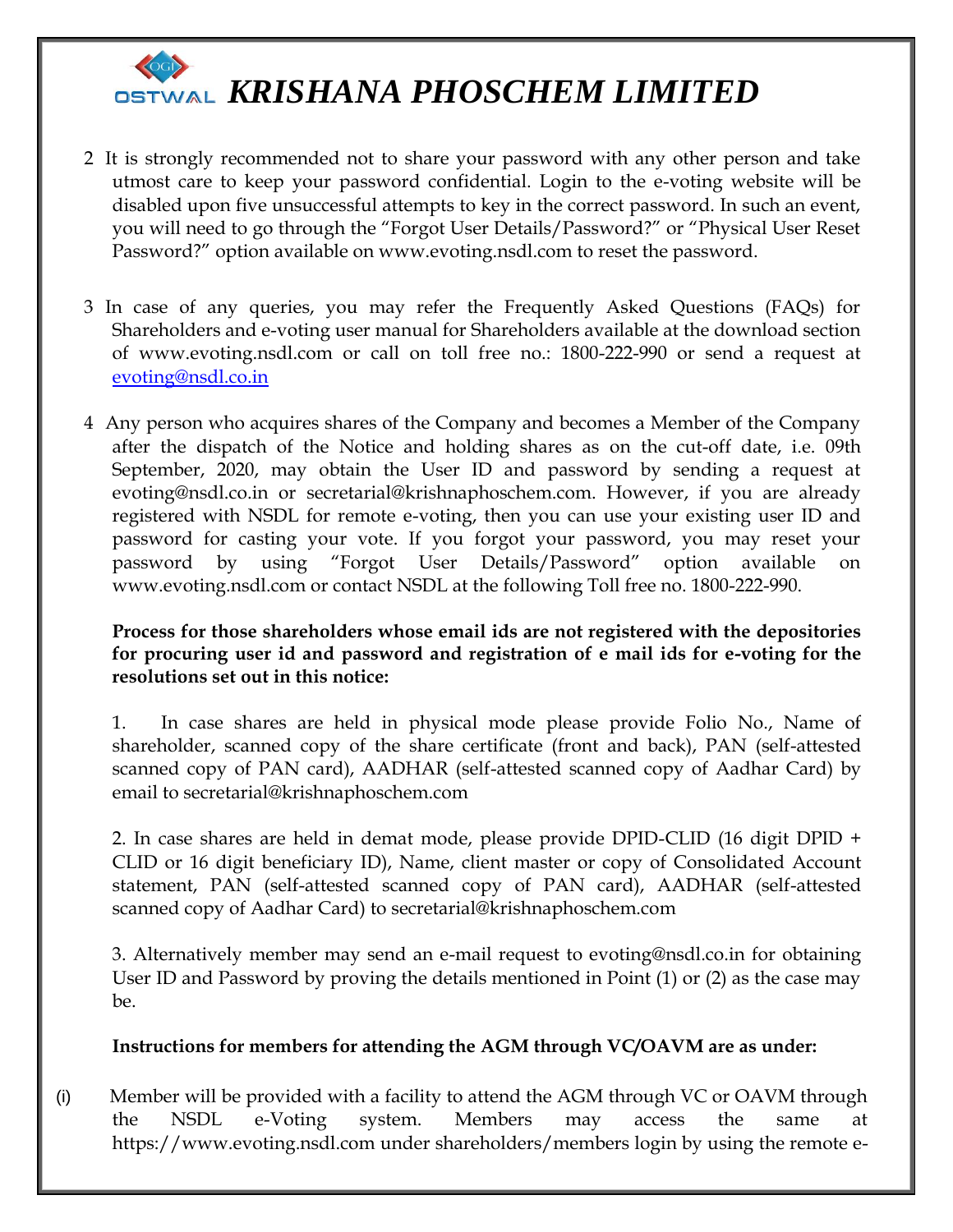voting credentials. The link for VC or OAVM will be available in shareholders/members login where the EVEN of Company will be displayed. On clicking this link, Member will be able to attend and participate in the proceedings of the AGM. Please note that the Members who do not have the User ID and Password for e-Voting or have forgotten the User ID and Password may retrieve the same by following the remote e-Voting instructions mentioned in the notice to avoid last minute rush. Further members can also use the OTP based login for logging into the e-Voting system of NSDL.

- (ii) Members are encouraged to join the Meeting through laptops for better experience. Further Members will be required to use internet with a good speed to avoid any disturbance during the meeting. Members connecting from their mobile devices or tablets or through laptop connecting via mobile hotspot may experience audio or video loss due to fluctuation in their respective network. It is therefore recommended to use stable Wi-Fi or LAN connection to attend the AGM without any interruption.
- (iii) Facility of joining the meeting shall be open 30 minutes before the time scheduled for the meeting and shall be closed 15 minutes after such scheduled time and will be available on first come first served basis.
- (iv) Shareholders who would like to express their views/ask questions during the meeting may register themselves as a speaker may send their request mentioning their name, demat account number/folio number, email id, mobile number at secretarial@krishnaphoschem.com.
- (v) Shareholders who would like to express their views/have questions may send their questions in advance mentioning their name demat account number/folio number, email id, mobile number at secretarial@krishnaphoschem.com. The same will be replied by the company suitably.
- (vi) Those shareholders who have registered themselves as a speaker will only be allowed to express their views/ask questions during the meeting.

## **Other Instructions**

- (vii) The voting rights of shareholders (for voting through remote e-Voting before the AGM and remote e-Voting during the AGM) shall be in proportion to their shares of the paid-up equity share capital of the Company as on the cut-off date, which is September 9, 2020. A person whose name is recorded in the Register of Members or in the Register of Beneficial Owners maintained by the Depositories as on the cut-off date only shall be entitled to avail the facility of remote e-voting as well as voting at the AGM.
- (viii) Any person who is not a member as on the cutoff- date should treat this Notice for information only.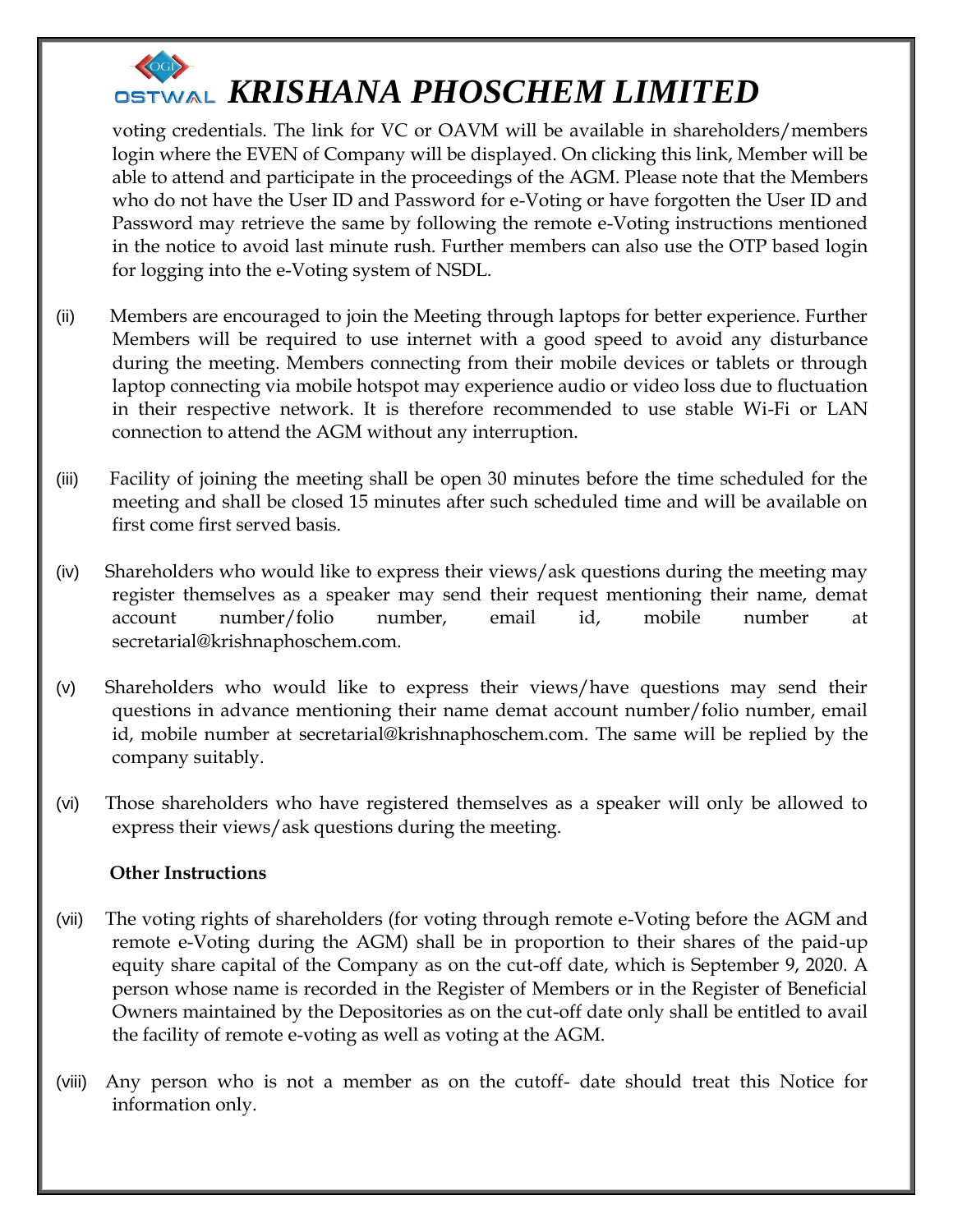- (ix) The e-voting period commences on Tuesday, September 15, 2020 at 9.00 a.m. (IST) and ends Thursday, September 17, 2020 at 5.00 p.m. (IST) during this period, shareholders of the Company, holding shares in physical form or in dematerialized form, as on the cut-off date, i.e. September 9, 2020, may cast their vote electronically. The e-voting module shall be disabled by NSDL for voting.
- (x) Members who are registered with NSDL for e-voting can use their existing user Id and password for casting their votes.
- (xi) The Members who have cast their vote by remote e-voting prior to the AGM may also attend/ participate in the AGM through VC or OAVM but shall not be entitled to cast their vote again.
- (xii) Any person, who acquires shares of the Company and becomes a Member of the Company after dispatch of the Notice and holding shares as of the cut-off date, may obtain the login ID and password by sending a request at evoting@nsdl.co.in. However, if he/she is already registered with NSDL for remote e-voting then he/she can use his/ her existing User ID and password for casting the vote.
- (xiii) Mr. Sourabh Bapna, Practicing Company Secretary (Membership No. 51505 & CP No. 19968) has been appointed as the Scrutinizer by the Board for providing facility to the Members of the Company to scrutinize remote e-Voting process before the AGM as well as remote e-Voting during the AGM in a fair and transparent manner.
- (xiv) The Chairman shall, at the AGM, at the end of discussion on the resolutions on which voting is to be held, allow voting, by use of remote e-voting system for all those Members who are present during the AGM through VC/OAVM but have not cast their votes by availing the remote e-Voting facility.
- (xv) The Scrutinizer shall, immediately after the conclusion of voting at the AGM, unblock the votes cast and make, not later than 48 hours of conclusion of the AGM, a consolidated Scrutinizer's Report of the total votes cast in favour or against, if any, to the Chairman or a person authorized by him in writing, who will acknowledge the receipt of the same and declare the result of the voting forthwith.
- (xvi) The results will be declared within 48 hours of conclusion of the Annual General Meeting. The results declared along with the Scrutinizer's Report shall be placed on the Company's website www.krishnaphoschem.com and on the website of NSDL: www.evoting.nsdl.com immediately after the result is declared. The Company shall simultaneously forward the results to The National Stock Exchange of India Limited ("NSE") where the shares of the Company are listed.
- (xvii) Subject to receipt of requisite number of votes, the resolutions shall be deemed to be passed on the date of AGM i.e. Friday, September 18, 2020.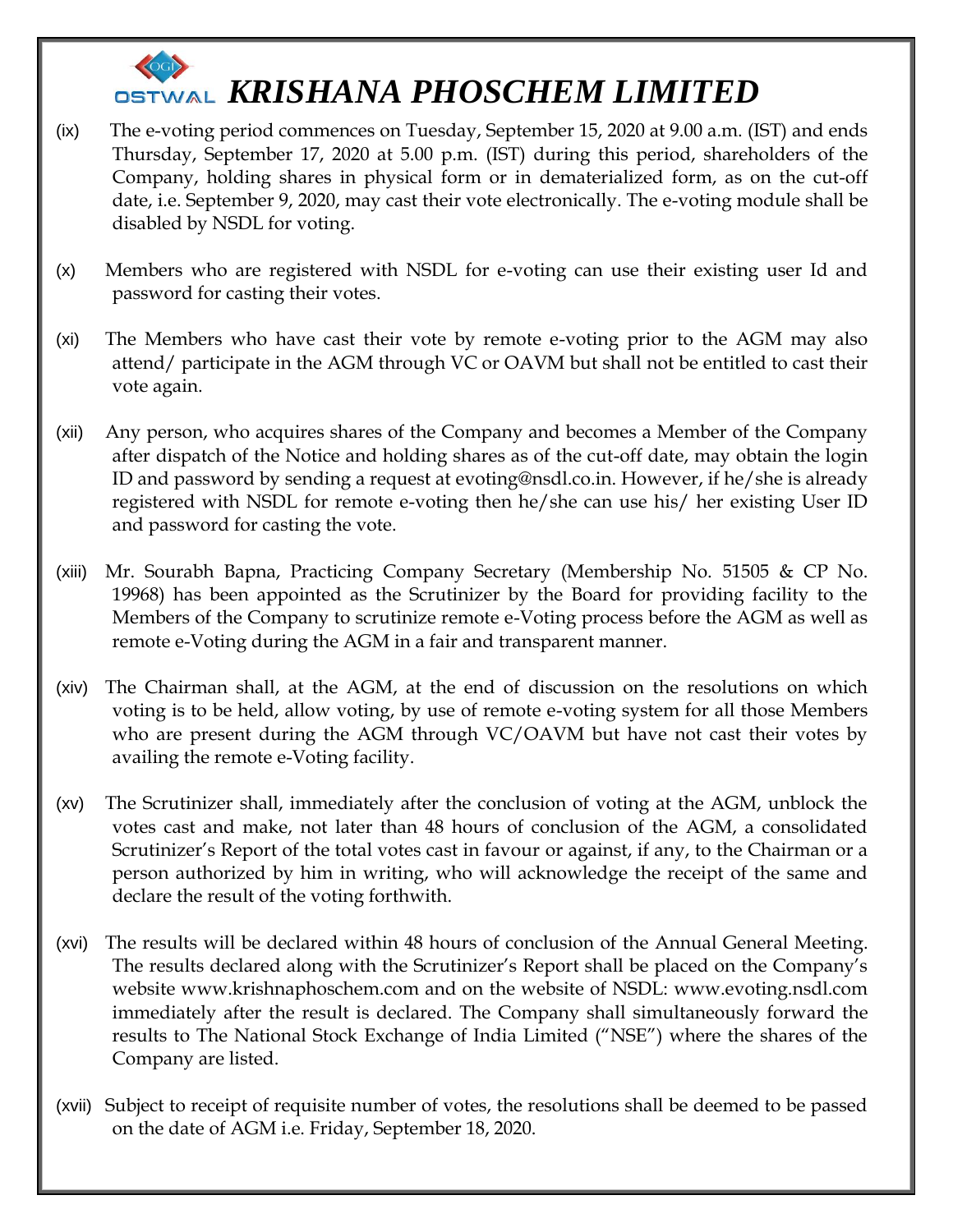(xviii) Since the AGM will be held through VC or OAVM, the Route Map is not annexed in this Notice.

Place: Bhilwara

 By Order of the Board of Directors Dated: 19/08/2020 For Krishana Phoschem Limited

 Sd/- (Priyanka Bansal) Company Secretary & Compliance Officer

**Explanatory Statement Pursuant To Section 102 of the Companies Act, 2013**

**Item No. 4**

The Board of Directors of the Company, on the recommendation of the Audit Committee, approved the appointment and remuneration of M/s K.C. Moondra & Associates, Cost Accountant, to conduct the cost audit of the Company for the financial year ending 31st March, 2021. In terms of the provisions of Section 148(3) of the Companies Act, 2013 read with Rule 14(a) (ii) of the Companies (Audit and Auditors) Rules, 2014, the remuneration payable to the Cost Auditor is required to be ratified by the Members of the Company. Accordingly, consent of the Members is sought to ratify the remuneration payable to the Cost Auditors.

None of the Directors or Key Managerial Personnel and their relatives, are concerned or interested (financially or otherwise) in this Resolution.

The Board commends the Ordinary Resolution set out at Item no. 4 for the approval of Members.

### **Item No. 5**

The Company has gone in for a major re-organisation with the objectives of accelerating growth and furthering its strategic goals. This strategic re-alignment will enable the Company to focus on growth opportunities. The Board of Directors of the Company has subject to the provisions of Section 196,197, and all other applicable provisions if any, of the Companies Act, 2013 read with schedule V of the said Act, appointed Sh. Sunil Kothari as Whole Time Director and Chief Financial officer with a liability to retire by rotation to be determined in accordance with the provisions of Companies Act, 2013 for a period of five years.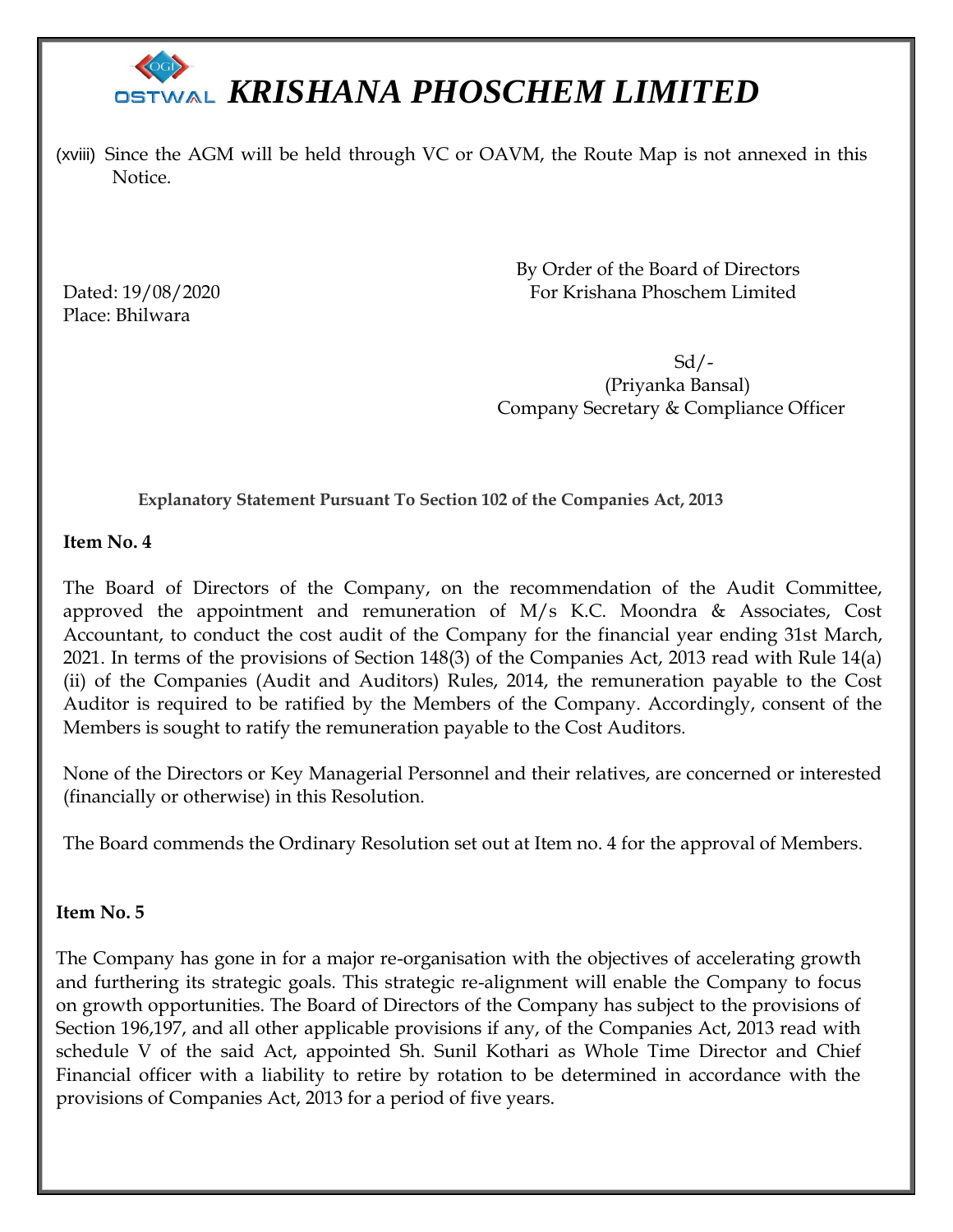

Sh. Sunil Kothari is a Chartered Accountant by qualification. He is associated with our Company since 2008. He assisted in managing the financial matters of the company. He has been appointed as the Chief Financial Officer of the Company with effect from July 16, 2014 and Director with effect from February 14, 2008. He is young and dynamic person, having 13 years' experience and he is presently looking into the financial and technical matters of the Company.

Salary up to 10 Lacs per annum including all the perquisites and benefits if any, paid. Total remuneration contemplated as above payable to Whole Time Director of the Company shall not exceed 5% profit of the Company accordance with the section 198 and 309 of companies Act 1956 all other applicable provisions of Companies Act, 2013 (if any) in case of one such director and 10% in case of more than one such directors which shall be paid on a pro-rata basis every month or on an annual basis.

During the term of employment of the Whole Time Director, if in any financial year, the Company does not earn any profits or earns inadequate profits as contemplated under the provisions of Schedule V of the Companies Act, 2013 and all other applicable provisions of Companies Act, 2013 unless otherwise approved by any Statutory Authority; the remuneration shall be paid as per the conditions and monetary ceiling prescribed in Schedule V to the Companies Act, 2013 or any re-enactment thereof and all other applicable provisions of Companies Act, 2013.

In compliance with the applicable provisions of the Companies Act, 2013, Special Resolution as per the terms set out in Item No 5 of the accompanying Notice is being placed before the members in the Annual General Meeting for their consent thereon.

None of the Directors of the Company except Sh. Sunil Kothari are, in any way, concerned or interested in the resolution.

The Directors recommend the resolution for approval of members.

#### **Item No. 6**

The Board of Directors has re-appointed Mr. Ashish Kothari as a Non-Executive Independent Director from 19th August 2020 pursuant to Section 149, 152 of the Companies Act, 2013.

In accordance with Section 149 and 152 read with Schedule IV of the Companies' Act, 2013 the Securities and Exchange Board of India (SEBI) and all other applicable provisions, that every Listed Company is required that at least half of the board of directors shall comprise of independent directors, so for giving the effect and to adhere to the section Company has appointed Mr. Ashish Kothari, not liable to retire by rotation and subject to the approval of members, to hold office for a term of 5 (Five) consecutive years up to the conclusion of 21st AGM of the company.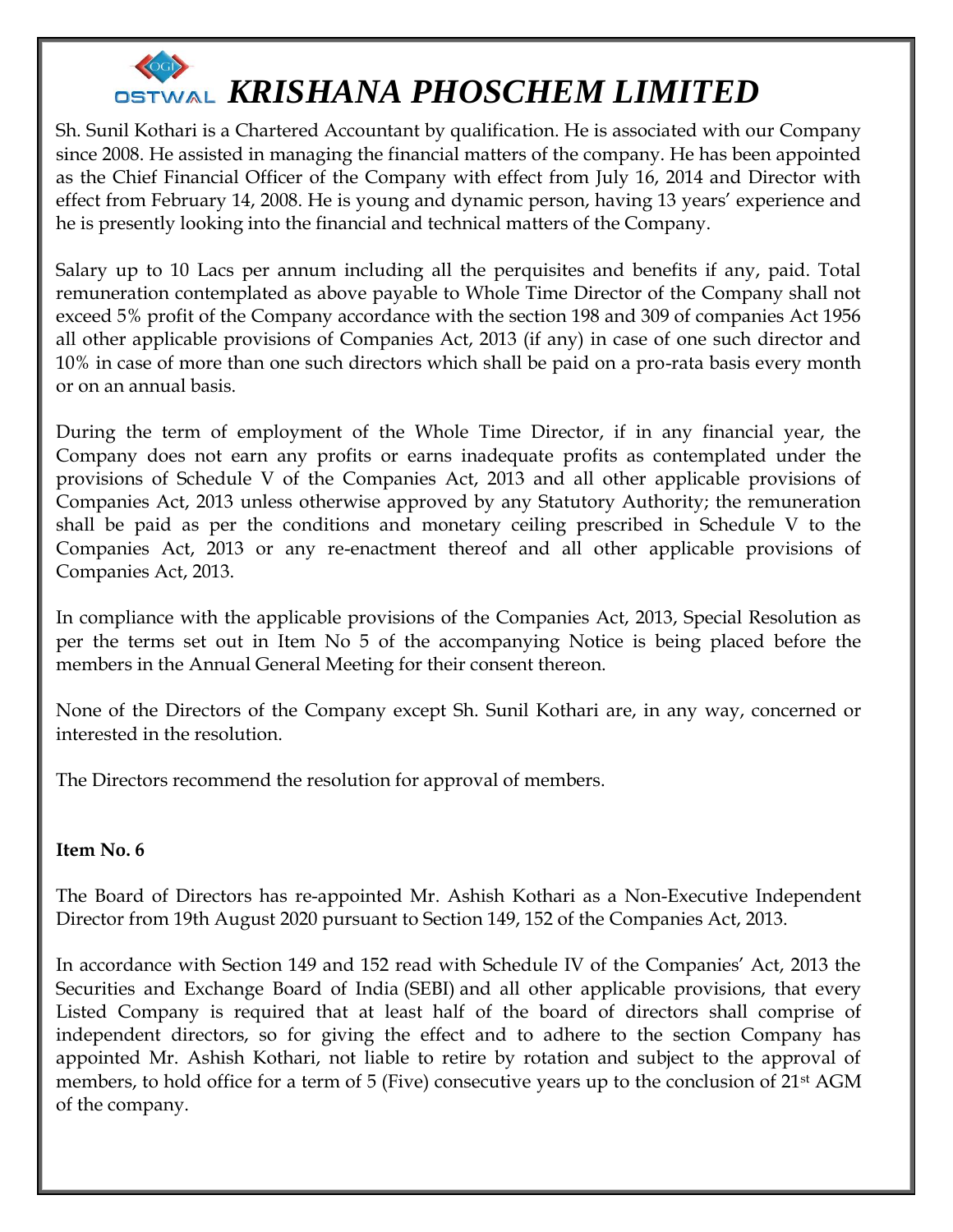

The Company has received from Mr. Ashish Kothari consent in writing to act as Director in Form DIR-2 pursuant to Rule 8 of the Companies (Appointment & Qualification of Directors) Rules, 2014; intimation in Form DIR-8 pursuant to Rule 14 of the Companies (Appointment & Qualification of Directors) Rules, 2014 to the effect that they are not disqualified in accordance with sub-section (2) of Section 164 of the Companies Act, 2013 and declaration that he meet the criteria of independence as provided in Section 149(6) of the Companies Act, 2013.

A brief profile of Mr. Ashish Kothari, including nature of her expertise, is provided in the notice.

In the opinion of the Board, Mr. Ashish Kothari fulfills the conditions for their appointment as Independent Directors as specified in the Companies Act, 2013. Accordingly the Board, recommends the passing of the Special Resolution as set out in the Item no. 6 of the Notice.

None of the Directors or Key Managerial Personnel and their relatives, Except Mr. Ashish Kothari, being an appointee, are concerned or interested (financially or otherwise) in this Resolution.

Place: Bhilwara

 By Order of the Board Dated: 19/08/2020 For Krishana Phoschem Limited

 Sd/- (Priyanka Bansal) Company Secretary & Compliance Officer

### **INFORMATION PURSUANT TO REGULATION 36(3) OF THE SEBI (LISTING OBLIGATIONS AND DISCLOSURES REQUIREMENTS) REGULATION, 2015**

As required under the SEBI (Listing Obligations and Disclosures Requirements) Regulation, 2015 the particulars of Directors who are proposed to be appointed/reappointed at the forthcoming Annual General Meeting are as follows:

#### **Appointment / Reappointment**

1. Mr. Sunil Kothari (DIN 02056569) retires by rotation at the forthcoming Annual General Meeting and is eligible for reappointment.

Mr. Sunil Kothari aged 44 years, is the Whole Time Director & Chief Financial Officer of our Company. He is a Chartered Accountant by qualification. He is associated with our Company since 2008. He assisted in managing the financial matters of the company. He has been appointed as the Chief Financial Officer of the Company with effect from July 16, 2014 and Director with effect from February 14, 2008. He is young and dynamic person, having 13 years' experience and he is presently looking into the financial and technical matters of the Company.